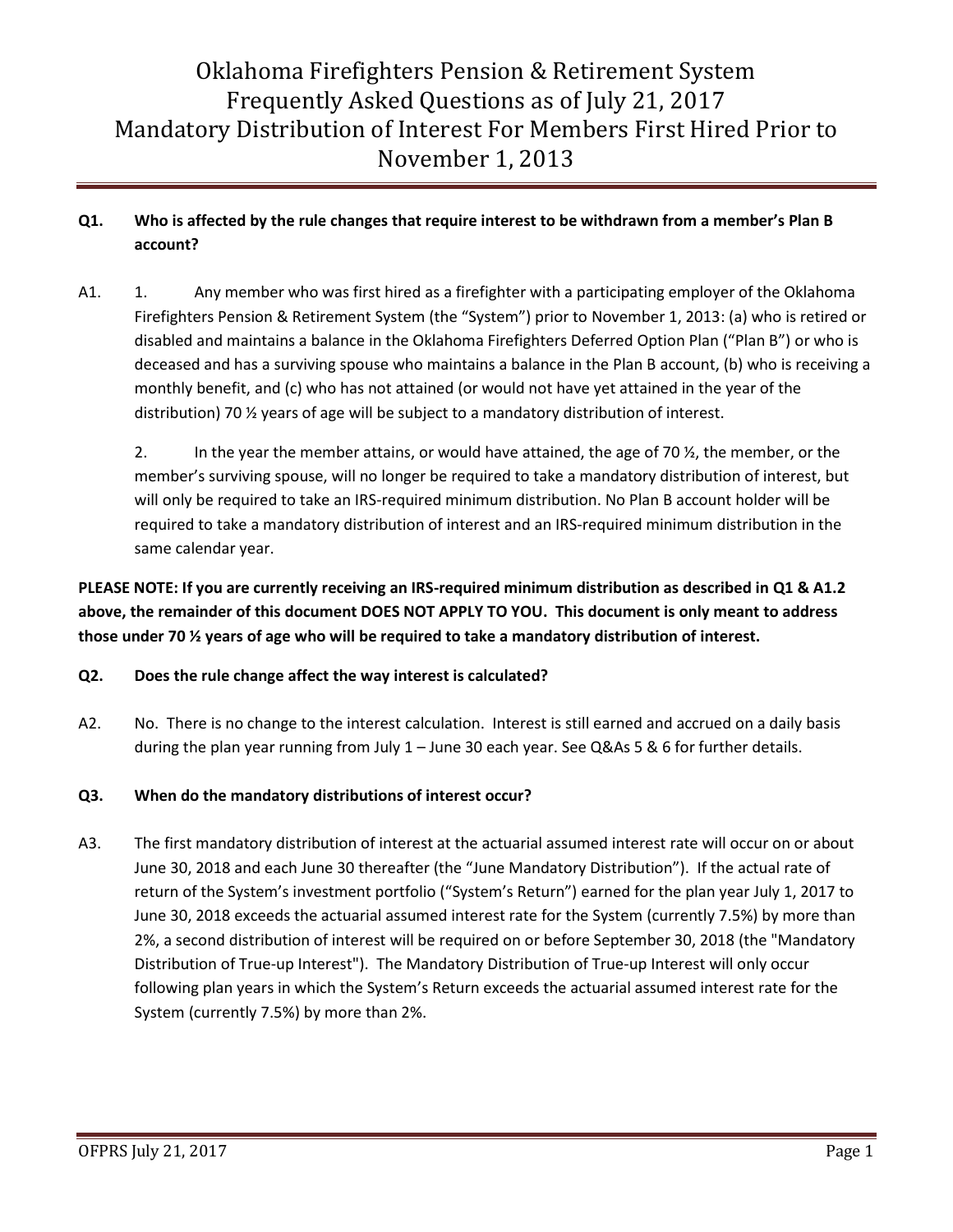### **Q4. How will I know how much I will receive?**

A4. In mid-to-late April of each year, you will receive an estimate of the June Mandatory Distribution and forms for electing how you wish to receive the distribution (lump sum or direct rollover) by letter and by email if you are enrolled in our Member Self Service website. On or about August 15 of each year, the System's Return for the plan year will be posted on the System's website as well as your Member Self Service page if you are enrolled, and you will be sent a statement of your Plan B account.

#### **Q5. How is the June Mandatory Distribution calculated?**

A5. On or about June 30, 2018, the System will calculate the interest you earned at the actuarial assumed interest rate (currently 7.5%) on your Plan B account during the plan year July 1, 2017 to June 30, 2018 (the "June 30 Interest"), and the amount of any monthly distributions or other withdrawals ("Voluntary Withdrawals") you took during the same time frame. If the June 30 Interest exceeds the amount of your Voluntary Withdrawals, the System will distribute the difference to you as the June Mandatory Distribution. If your Voluntary Withdrawals exceed the June 30 Interest, you will not receive a June Mandatory Distribution. This pattern will be repeated annually for June Mandatory Distributions in subsequent years.

### **Q6. How is the Mandatory Distribution of True-up Interest calculated?**

A6. Your Plan B account earns interest for each plan year based on the greater of (1) the actuarial assumed interest rate and (2) the System's Return for the plan year less 2.0%. The System's Return for the plan year cannot be determined until after a plan year has ended and financial results are compiled. On or about August 15 of each year, the System's Return (for the plan year ending on the prior June 30) and the Plan B interest rate (for the plan year ending on the prior June 30) are posted on the System's website. Whenever the Plan B interest rate for a plan year equals the actuarial assumed interest rate, there will be no Mandatory Distribution of True-up Interest.

For any plan year for which the System's Return exceeds the actuarial assumed interest rate by more than 2%, the System will calculate the additional interest you earned on your Plan B account on or before August 15 (the "True Up"). If your Plan B account is credited with a True Up, the System will determine if a Mandatory Distribution of True-up Interest is required.

A Mandatory Distribution of True-up Interest (which could be paid before September, see Q&A 7) will be made to you to the extent the True Up plus the June 30 Interest is greater than your Voluntary Withdrawals for the plan year. If your Voluntary Withdrawals exceed the amount of the True Up plus the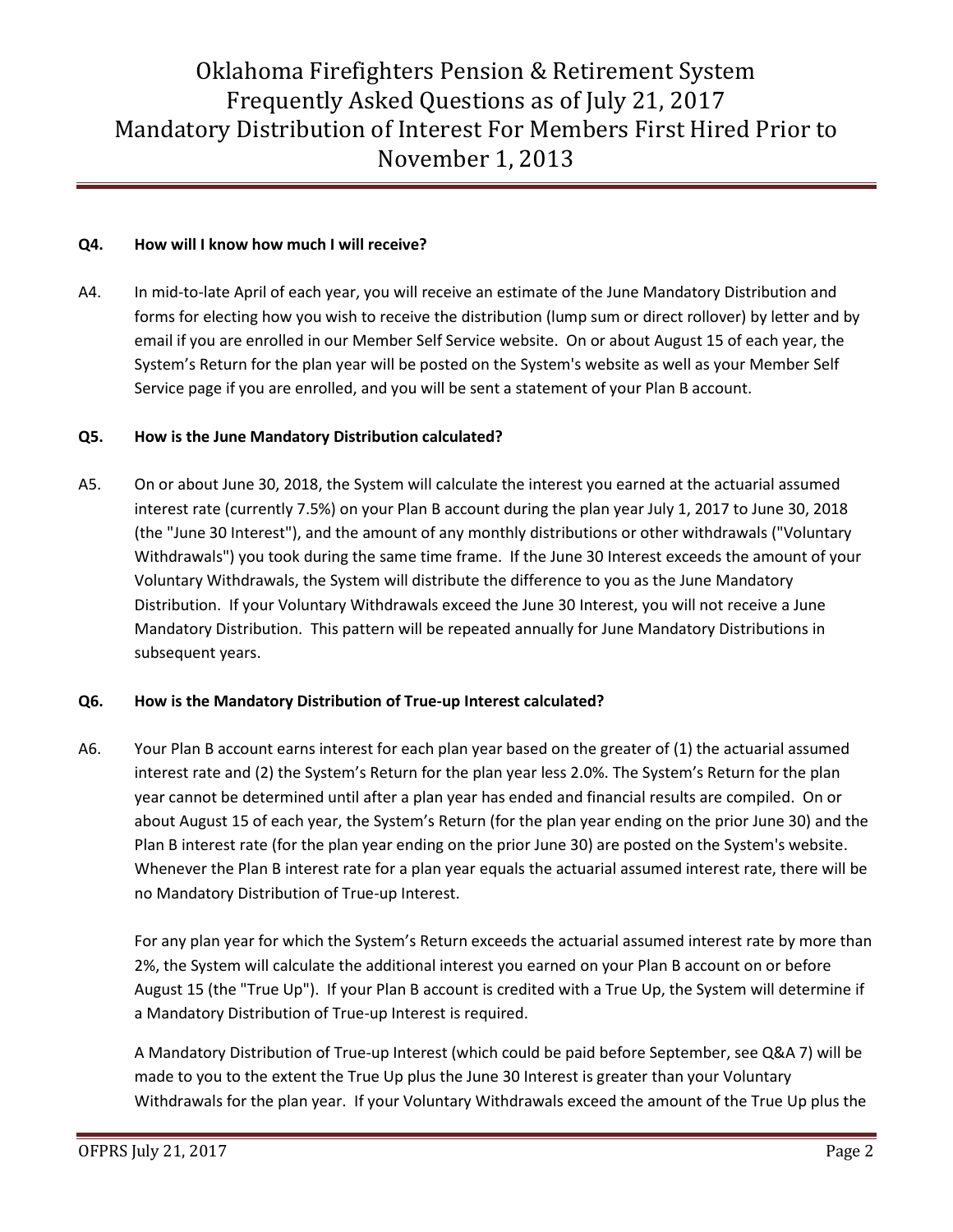June 30 Interest, you will not receive a Mandatory Distribution of True-up Interest. This pattern will be repeated annually for the Mandatory Distribution of True-up Interest in subsequent years.

- **Q7. What happens if I think I am entitled to a significant True Up (as defined in A6 above) and I wish to receive some or all of my Mandatory Distribution of True-up Interest before such distribution is made to all members?**
- A7. If you timely request a one-time withdrawal, or receive a monthly withdrawal, from your Plan B account to be paid as of July 31, August 31 and/or September 30, these withdrawals will generally be treated as an early request of the Mandatory Distribution of True-up Interest. However, if any such withdrawal exceeds the Mandatory Distribution of True-up Interest (after consideration of any voluntary withdrawals during the prior plan year that exceed the June Mandatory Distribution), such excess amount will be treated as a "Voluntary Withdrawal" for the plan year in which such amount is distributed. See Q&A 5. If you would rather receive any amount of the Mandatory Distribution of True-up Interest without offset, please contact the pension office to request that amount.

|             |                                                   | Withdrawal/         |                |                 |
|-------------|---------------------------------------------------|---------------------|----------------|-----------------|
|             |                                                   | <b>Mandatory</b>    |                |                 |
|             |                                                   | <b>Distribution</b> |                | <b>Posted</b>   |
| <b>Date</b> | <b>Transaction</b>                                | <b>Amount</b>       | <b>Balance</b> | <b>Interest</b> |
| 6/30/2017   | <b>Beginning Balance</b>                          | 0.00                | 200,000.00     |                 |
| 12/29/2017  | <b>Voluntary Withdrawal</b>                       | (5,000.00)          | 195,000.00     |                 |
| 6/30/2018   | Initial Interest Posting 7.5%                     | 0.00                | 209,811.99     | 14,811.99       |
| 6/30/2018   | June Mandatory Distribution                       | (9,811.99)          | 200,000.00     |                 |
| 6/30/2018   | Additional Interest (determined mid-Aug) 9% Total | 0.00                | 202,962.40     | 2,962.40        |
| 7/31/2018   | Voluntary Withdrawal                              | (500.00)            | 202,462.40     |                 |
| 8/31/2018   | Voluntary Withdrawal                              | (500.00)            | 201,962.40     |                 |
| 9/28/2018   | Voluntary Withdrawal                              | (500.00)            | 201,462.40     |                 |
| 9/28/2018   | Mandatory Distribution of True-up Interest        | (1,462.40)          | 200,000.00     |                 |
|             |                                                   |                     |                |                 |
|             | <b>Totals</b>                                     | (17, 774.39)        |                | 17,774.39       |

For example, assume the Plan B rate of return for 6/30/18 is 9%: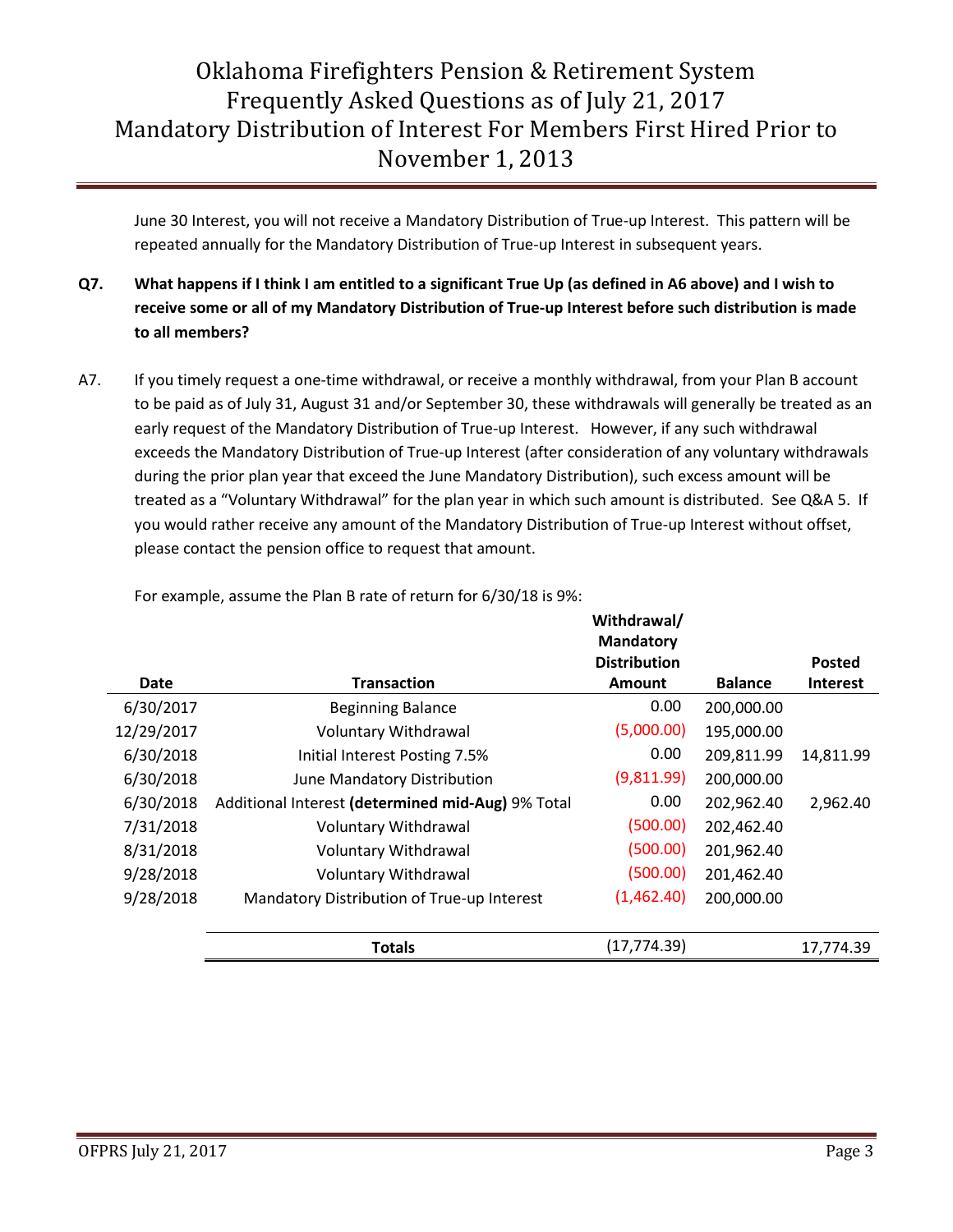### **Q8. What can I do with my mandatory distribution of interest?**

A8. You will be given an opportunity to elect how you wish to receive your funds. The options will be to take the money directly or to roll the funds directly to an IRA you have set up (including a Roth IRA) or to a 403(b) plan, a 401(a) plan or a governmental 457(b) plan.

Note: the System will treat the election you make for the June Mandatory Distribution as applying to any Mandatory Distribution of True-up Interest you receive in September unless you provide other instructions.

### **PLEASE NOTE: IRS-required minimum distributions that begin once you attain the age of 70 ½ are NOT eligible for direct rollover.**

#### **Q9. Is this distribution taxable?**

- A9. All Plan B funds are held on a pretax basis until distributed. However, the taxable question depends on how you receive the money:
	- **Did you roll the money directly into an employer plan or an IRA (other than a Roth IRA)?** If yes, then taxes are delayed until the time you take a distribution from that account. (Rollovers are not allowed for IRS-required minimum distributions.)
	- **Were you declared by the State Board as disabled in the line of duty?** If yes, please consult a qualified tax advisor as to the taxability of these funds before you receive these funds directly or before you make a decision to roll these funds directly to an employer plan or any type of IRA.
	- **Have (1) you received the distribution directly from the System which was not a direct rollover, (2) you not done a 60 day rollover, and (3) you NOT been declared disabled in the line of duty by the State Board?** If you answer yes to each of  $(1) - (3)$ , then the distribution may be fully taxable. However, you should consult a qualified tax advisor on this matter.
- **Q10. Will this distribution be subject to the 10% penalty for early withdrawal if I was under the age 50 when I retired?**
- A10. Yes, if it is not timely and properly rolled over.
- **Q11. If I roll my funds to a traditional IRA, does my public safety exception to the 10% penalty for being over the age of 50 when I retired follow to such IRA?**
- A11. No. If you roll funds into a traditional IRA, you cannot withdraw funds from that account without penalty unless you have attained the age of 59  $\frac{1}{2}$ .